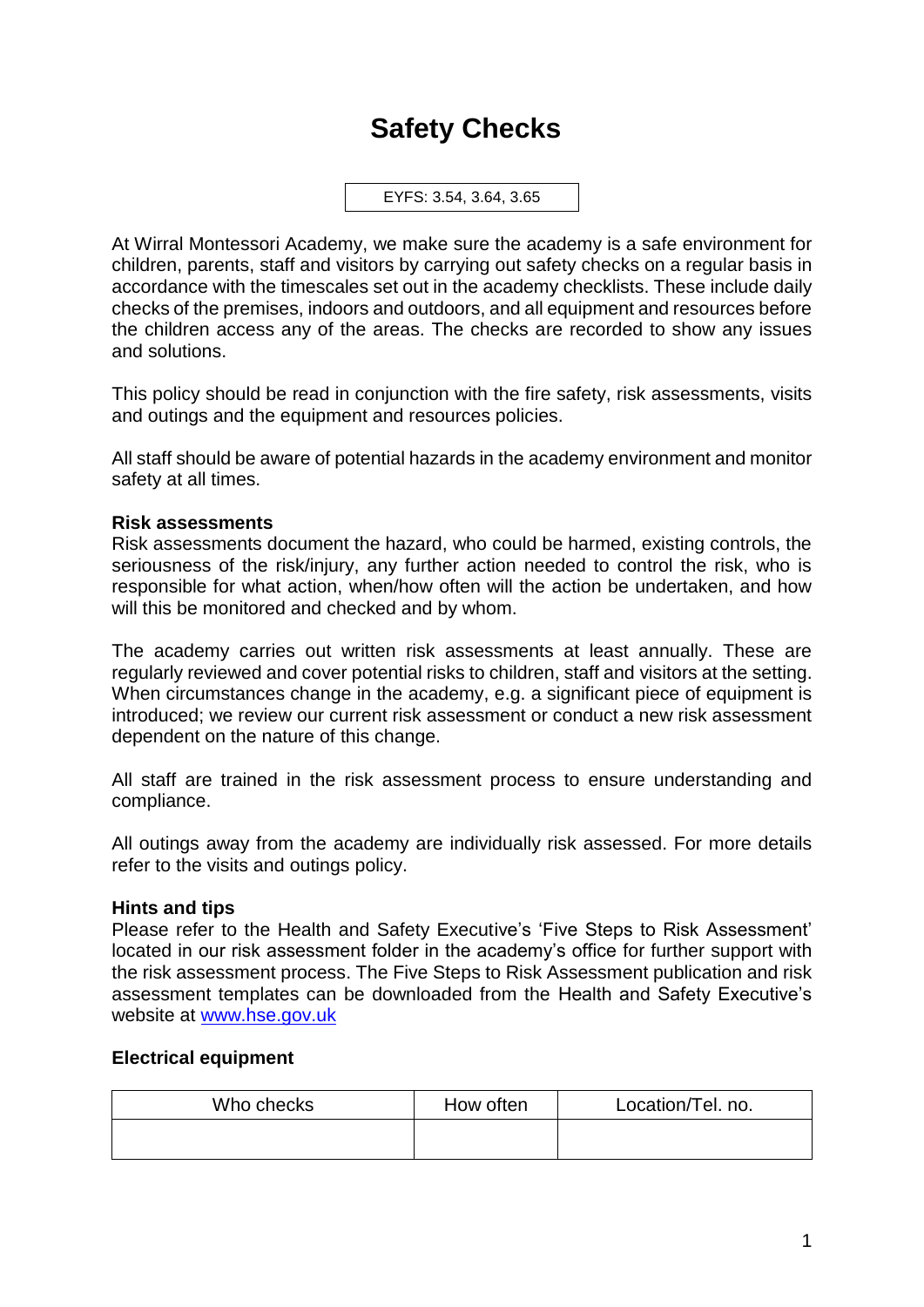- All electrical cables are kept out of the reach of children wherever possible and shielded by furniture where they need to be at floor level
- Electrical sockets are all risk assessed and any appropriate safety measures are in place to ensure the safety of the children.

## **Mains information**

Locations of:

- Water stop tap: outside the property (Alfred Road)
- Gas point: exterior hallway
- Fuse box: main academy room and upstairs in maisonette
- Main electricity box: main academy room

### **Dangerous substances**

All dangerous substances including chemicals MUST be kept in locked areas out of children's reach. All substances must be kept in their original containers with their original labels attached. Safety Data Sheets (Control of Substances Hazardous to Health (COSHH)) and risk assessments must be kept for all substances and the appropriate personal protection taken and used e.g. gloves, apron and goggles.

### **Hot drinks and food**

Hot drinks must only be consumed in the staff room. No canned drinks, sweets or crisps are to be kept or consumed in the academy rooms.

## **Transport and outings**

The academy has a comprehensive documented policy relating to outings, which incorporates all aspects of health and safety procedures including the arrangements for transporting and the supervision of children when away from the setting.

#### **Room temperatures**

- Staff should be aware of room temperatures in the academy and should ensure that they are suitable at all times.
- Temperatures should not fall below 16 $\degree$ C in all areas
- Where fans are being used to cool rooms, great care must be taken with regard to their positioning.

## **Water supplies**

- A fresh drinking supply is available and accessible to all children, staff and visitors
- All hot water taps accessible to children are thermostatically controlled to ensure that the temperature of the water does not exceed 40°C.

## **Gas appliances**

- All gas appliances are checked annually by a registered Gas Safety Register engineer
- Carbon monoxide detectors are fitted.